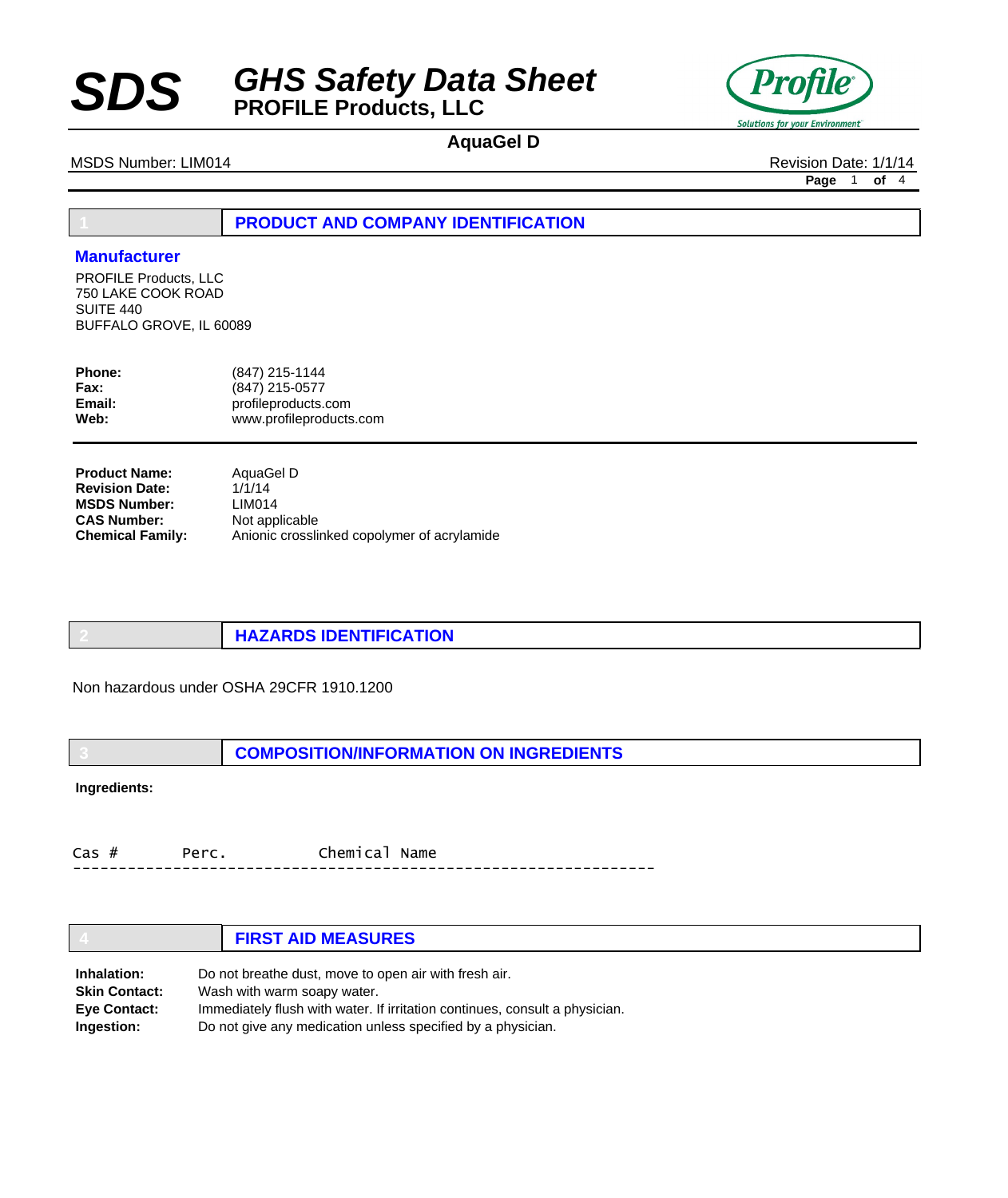



## **AquaGel D**

### MSDS Number: LIM014 **Revision Date: 1/1/14** Revision Date: 1/1/14

**Page** 2 **of** 4

|                     | <b>FIRE FIGHTING MEASURES</b> |  |
|---------------------|-------------------------------|--|
| <b>Flash Point:</b> | N/A                           |  |
| LEL:                | N/A                           |  |
| UEL:                | N/A                           |  |

Use water, carbon dioxide, foam. Material is slippery when wet. No Special Protective Equipment required.

**6 ACCIDENTAL RELEASE MEASURES**

Spilled material is very slippery when wet. Sweep up spills and place in an airtight container for disposal. Flush area thoroughly with water, scrub and remove any residue.

|                              | <b>HANDLING AND STORAGE</b>                                                                                                               |
|------------------------------|-------------------------------------------------------------------------------------------------------------------------------------------|
| <b>Handling Precautions:</b> | Practice good industrial hygiene. Immediately sweep up any spills. To avoid dust, maintain good<br>housekeeping. Do not smoke when using. |
| <b>Storage Requirements:</b> | Store in a cool dry location.                                                                                                             |

# **8 EXPOSURE CONTROLS/PERSONAL PROTECTION** Respiratory Protection: Use NIOSH approved respirator if dust accumulation is more than 15 mg/m<sup>3</sup>. Protective gloves recommended if prolonged use of product. Eye Protection: Goggles **Personal Protective Equip:**

Other: Wash affected areas after use.

|             | <b>PHYSICAL AND CHEMICAL PROPERTIES</b> |  |
|-------------|-----------------------------------------|--|
| Appearance: | White granular                          |  |

| <b>Boiling Point:</b> | N/A |
|-----------------------|-----|
| pH:                   | N/A |
|                       |     |

**Odor: Freezing/Melting Pt.: Vapor Density:** None N/A N/A

### **10 STABILITY AND REACTIVITY**

Stable product N/A Strong oxidizing agents Will not occur **Stability: Conditions to Avoid: Materials to Avoid: Hazardous Polymerization:**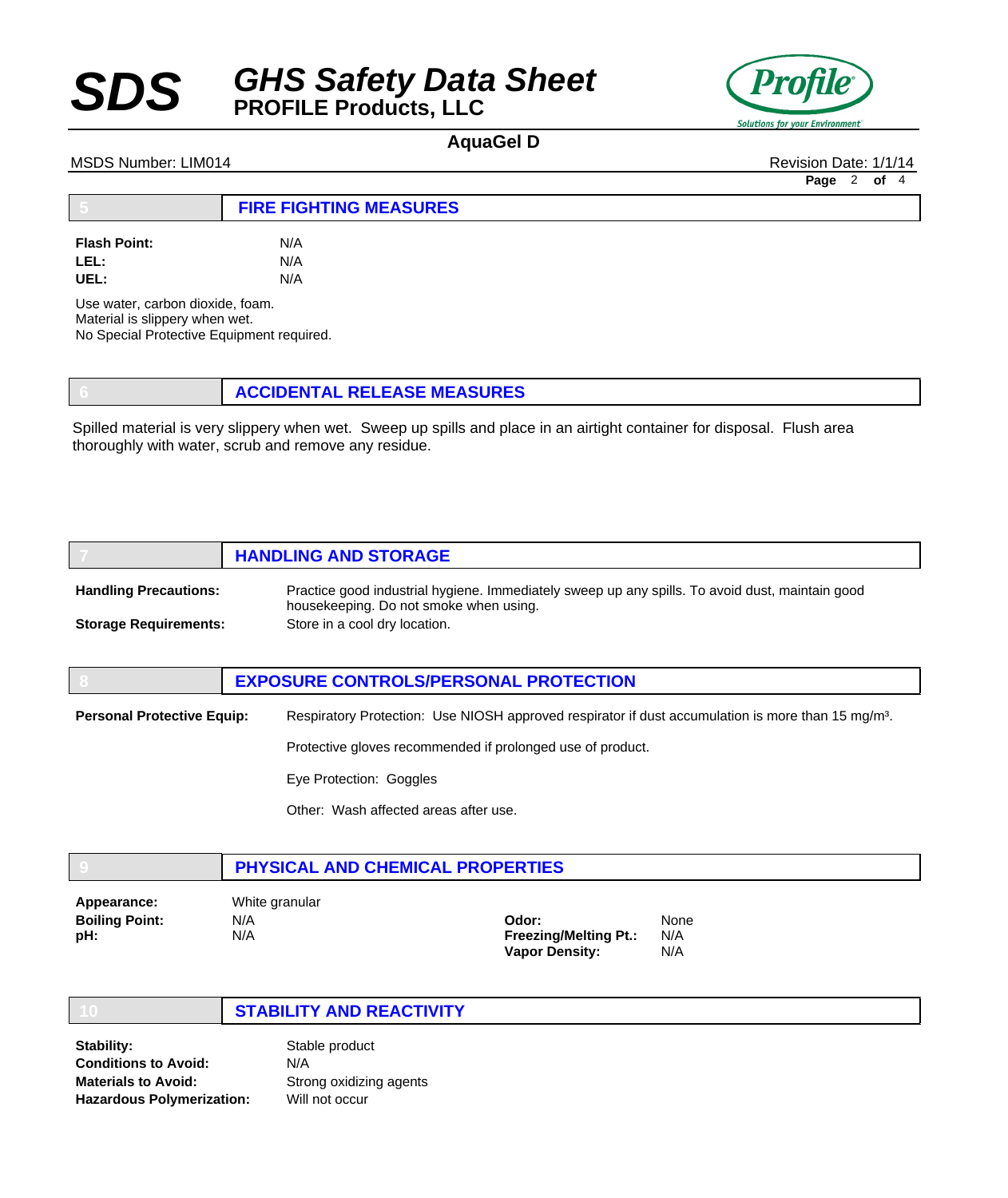# **SDS** *GHS Safety Data Sheet* **PROFILE Products, LLC**



# **AquaGel D**

MSDS Number: LIM014 **Revision Date: 1/1/14** Revision Date: 1/1/14

**Page** 3 **of** 4

**11 TOXICOLOGICAL INFORMATION**

Accute Toxicity Inhalation: Non toxic by inhalation Dermal: Non toxic Oral: LD50 Accute oral on rats > 5.0 gm/Kg

**12 ECOLOGICAL INFORMATION**

Considered non toxic to aquatic environment.

**13 DISPOSAL CONSIDERATIONS**

Dispose in accordance with city, state and federal regulations.

**14 TRANSPORT INFORMATION**

DOT Class: Not regulated #